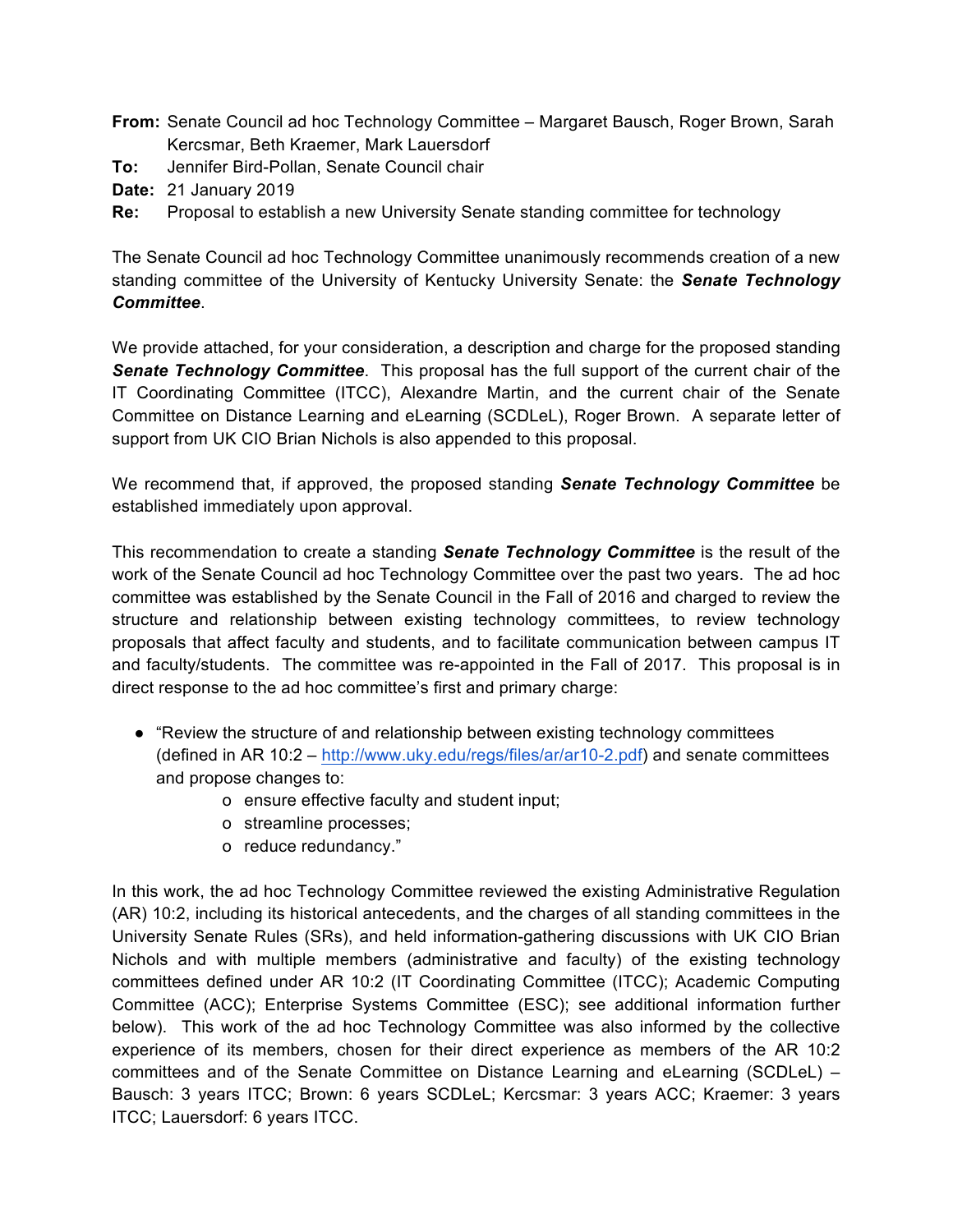The IT Coordinating Committee (ITCC) is the primary technology committee defined in AR 10:2; and it is the only standing university technology committee with a charge that extends across the entire scope of IT activities on campus. The ITCC members and chair are appointed by the UK President and serve in an advisory capacity to the Provost, Vice Presidents, and CIO. Thus, while a list of candidates for membership on the committee is provided by the Senate Council, this is not a committee of the University Senate and is not responsible to that body. And, while a portion of the ITCC charge is "serving as liaisons across the University to facilitate communication and collect input from the faculty and staff regarding information technology systems", there is no defined communication mechanism or channel between the ITCC and the campus community that enables or facilitates such information exchange.

With the pervasive nature of information technology on campus, and its increasing role and significance in essentially all of our daily activities across our assignments as University Faculty, we consider it of high importance to have a dedicated body within faculty governance structures that is a direct participant in the ongoing campus conversations concerning IT infrastructure, services, policies, and procedures. Many of our benchmark universities have standing senate technology committees (e.g., Florida, UW-Madison, Michigan), as do several of our SEC peers (e.g., University of South Carolina, University of Alabama), and other Kentucky institutions of higher education (e.g., EKU). Additionally, the CIO's office is currently undertaking a complete overhaul of the entire set of ARs for which they are responsible (the AR 10:x series), and the revision of AR 10:2 will change the existing committee structures defined therein. The CIO has shared with the current ad hoc Technology Committee his vision for the revision of AR 10:2. Our proposal for a standing *Senate Technology Committee* dovetails nicely (in ways that would meaningfully enhance the Senate's participation in campus IT conversations) with the CIO's vision for the revised AR 10:2 (see attached letter from UK CIO Brian Nichols), while at the same time remaining fully compatible with the current AR 10:2. Within the UK University Senate context, there may be some overlap between the proposed *Senate Technology Committee* and the existing Senate Committee on Distance Learning and eLearning (SCDLeL). Initially, we recommend two separate committees – the SCDLeL with its specialized focus and expertise in the increasingly significant presence of online learning at UK, and the proposed Senate Technology Committee with a broad charge of engagement across the full spectrum of IT infrastructure, services, policies, and procedures on campus – with a close connection between the two committees ensured through the ex officio presence of the SCDLeL chair on the proposed Senate Technology Committee. The Senate Council may consider merging the two committees in the future, with the committees available to assist, as appropriate, in the consideration of when, how, or if they should merge.

Members of the current Senate Council ad hoc Technology Committee are willing to accept appointment to serve as part of the initial membership of the proposed standing committee, to recommend faculty members to fill any vacancies, and to recommend a committee chair.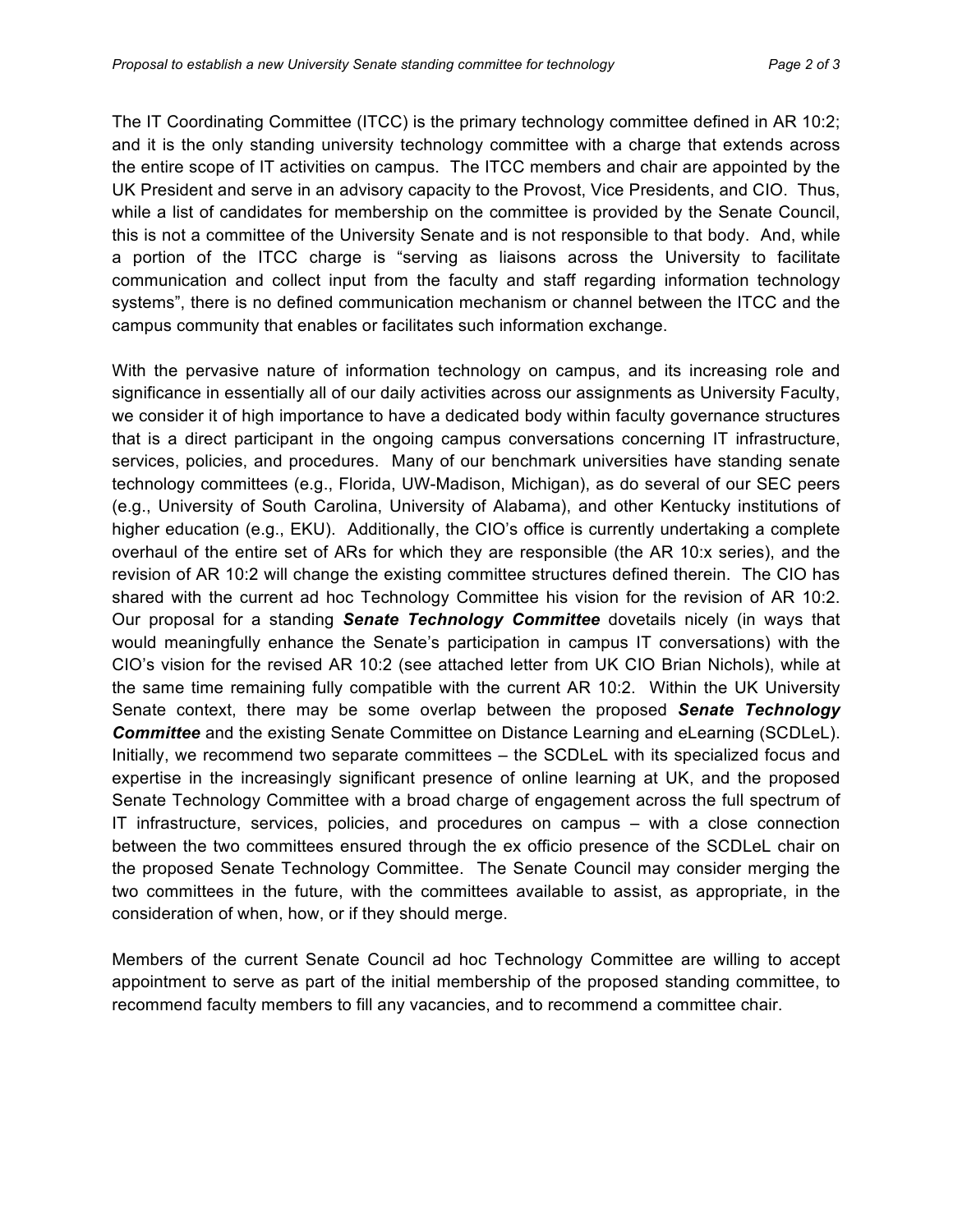#### **Proposed New Senate Rule for Senate Technology Committee**

#### 1.4.3.6 Senate Technology Committee (STC)

A. The Senate Technology Committee shall be composed of six (6) members of the University Faculty with a broad range of technological expertise and experience, and representative of multiple University colleges and departments, appointed by the Senate Council to staggered three-year terms, and one student member, appointed to a one-year term by the Senate Council in consultation with the president of the Student Government Association. Ex officio, non-voting members of the Committee shall be the UK Chief Information Officer (or that person's designee) and the chair of the Senate Committee on Distance Learning and eLearning (SCDLeL). The Committee chair must be one of the six appointed University Faculty members. The six University Faculty members and the one student member are voting members of the Committee.

B. The Senate Technology Committee is broadly responsible for all issues related to information technology (IT) at UK. Such responsibilities include, but are not limited to:

- Provide a formal channel for Senate communication between faculty/students and UK Information Technology Services (ITS) and other administrative units concerning technology infrastructures, services, policies, and procedures.
- Review proposals from UK ITS, and other units, regarding technology infrastructure, services, policies, and procedures and make recommendations to the University Senate Council concerning endorsement and change.
- Bring proposals and recommendations to the University Senate Council concerning any technology issue that may affect the educational objectives and mission of the University.
- Make recommendations to the University Senate Council for faculty membership on the Committee and for selection of the Committee chair.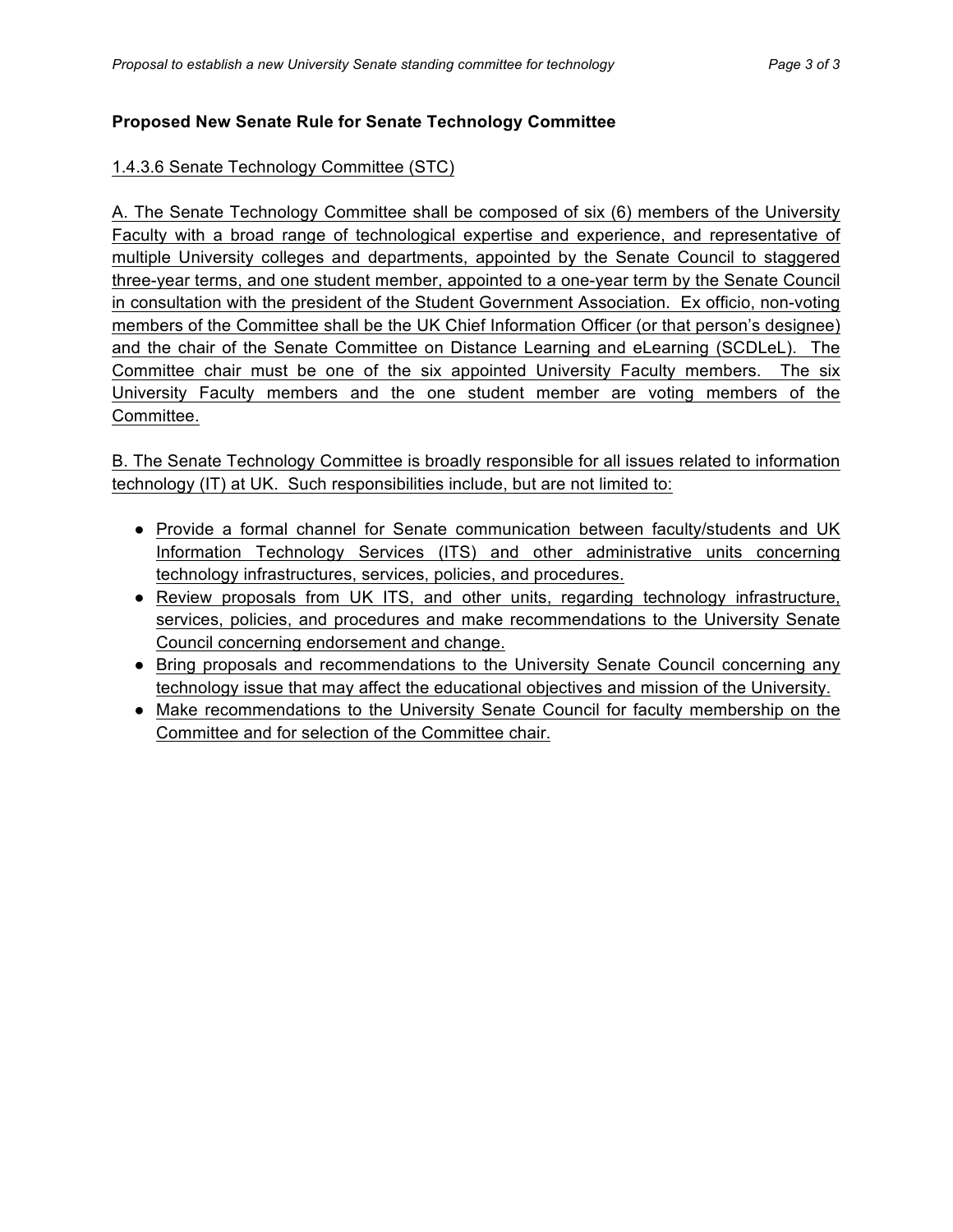

**Information Technology Services** Office of the Chief Information Officer

### **MEMORANDUM**

| Date:    | December 20, 2018                                                                                    |
|----------|------------------------------------------------------------------------------------------------------|
| To:      | Dr. Jennifer Bird-Pollan, Chair of University Senate Council<br>Brian Nichols, CIO Brian Juches (BP) |
| From:    |                                                                                                      |
| Subject: | Establishing a New University Senate Standing Committee for Technology                               |

I am writing in strong support of the "Proposal to Establish a New University Senate Standing Committee for Technology" that is being put forward by the ad-hoc Senate Council Technology Committee. I would very much welcome an official Senate body charged with information technology responsibilities as this coincides directly with my interest in establishing an IT governance model at the University of Kentucky (UK). In my opinion, an IT governance model must enable and empower collaboration and ongoing communication between Information Technology Services (ITS) and the University community in the deployment and operation of information technology infrastructure and services. In addition, I believe that IT governance helps to ensure that the central IT organization and the broader University community are aligned in the planning and execution of strategy and delivery of operations based on the needs of the enterprise.

At present, the IT Coordinating Committee (ITCC) is the only University-wide committee with broad involvement in IT matters as defined in current Administrative Regulation (AR) 10:2. Established in 2010, this nearly 10-yearold committee serves certain important functions, but is not optimized for the present-day state of IT infrastructure and services at UK. Recent advances in information technology and its ubiquitous implementation across the entire range of teaching, research, service, and administrative activities of the enterprise necessitate new administrative structures that reflect and support this IT environment. To address the increased importance of technology and to coincide with the restructuring of ITS units and services that I have been working on since my arrival in fall of 2016, I am working with various groups to review and revise the entire set of technology-related Administrative Regulations, including AR 10:2 which defines the role of the UK community in IT decision-making.

To strengthen and improve collaboration and communication between ITS and the University community, my planned revisions to AR 10:2 seek to provide a mechanism for increased faculty, staff, and student input and for enhanced interaction with the University Senate. My current thinking for the AR 10:2 revision is to create a new IT Advisory Council, drawn from a University-wide constituency of students, faculty, and staff. This new body would provide a channel for students, faculty, and staff to assist in identifying needs, guiding innovation, and prioritizing development of the IT infrastructure, services, policies, and procedures that impact the daily functions of colleges and departments. I would like this new IT Advisory Council to specifically include faculty representatives from the University Senate with a dedicated interest in the success of ITS and its University-wide technology mission. The proposed Senate Technology Committee would serve as a natural source of Senate representatives to this new Advisory Council and also as an efficient and effective point of direct communication between ITS and the University Senate.

## see blue.

121 James F. Hardymon Bldg. | 301 Rose St. | Lexington, KY 40506 | P: 859.257.3609 | www.uky.edu/its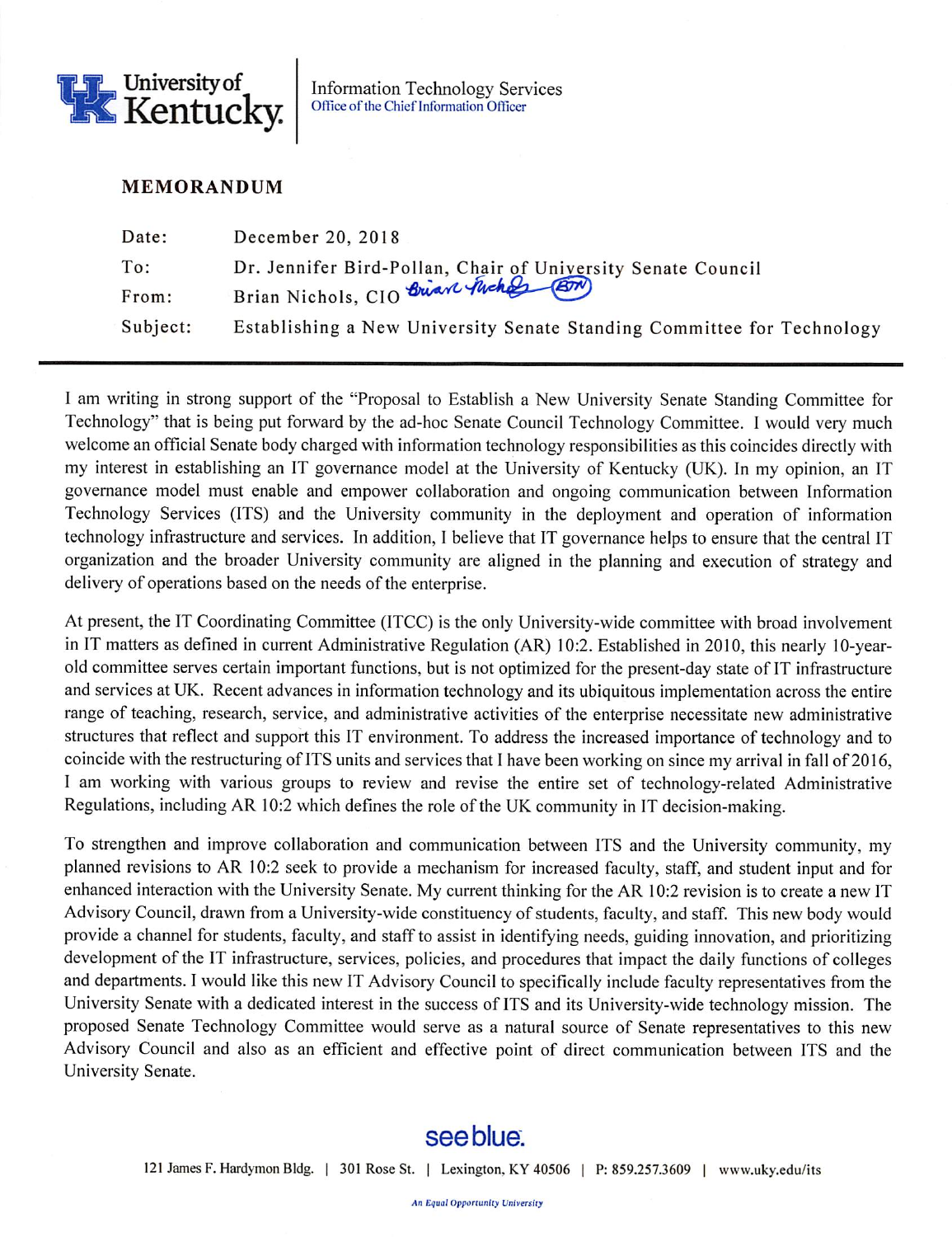It is also important to note that the proposed Senate Technology Committee falls closely in line with faculty participation in IT governance at our peer institutions, including the University Information Technology Committee at the University of Florida, the Faculty Information Technology Advisory Committee at the University of North Carolina, and the Information Technology Committee at the University of Michigan-Ann Arbor. As with the proposed UK Senate Technology Committee, these committees all have a direct connection with their university senates or comparable governance body. Indeed, there is a strong presence of this type of model at R1 institutions in North America.

If you have any questions, please do not hesitate to contact me.

Thanks for your continued support.

## see blue.

121 James F. Hardymon Bldg. | 301 Rose St. | Lexington, KY 40506 | P: 859.257.3609 | www.uky.edu/its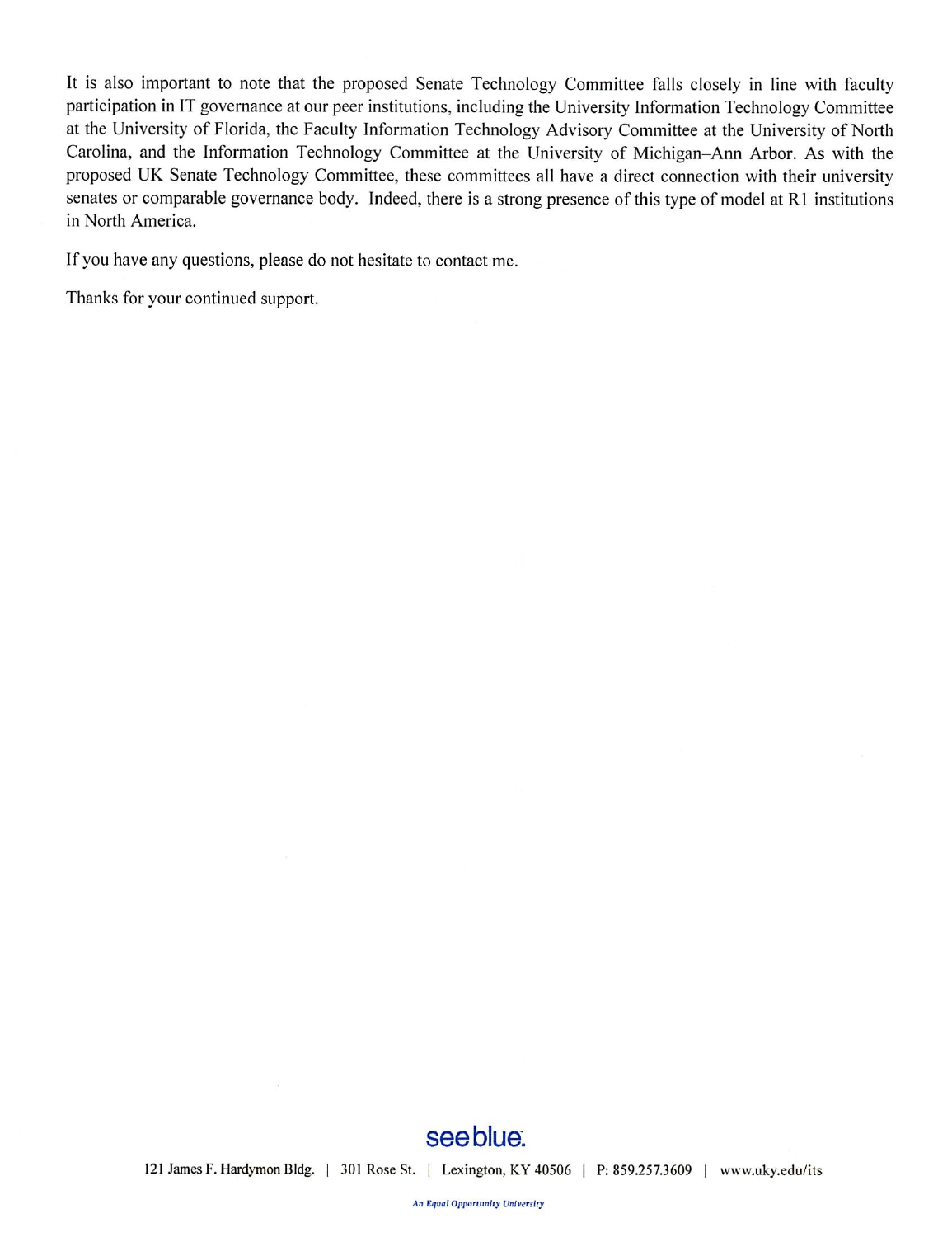# Re: request for written endorsement

## Brown, Roger

Fri 2018-12-07 17:34

To:Lauersdorf, Mark <lauersdorf@uky.edu>; Martin, Alexandre <alexandre.martin@uky.edu>;

Cc:Kraemer, Beth <kraemer@email.uky.edu>;

### Hello Mark,

It is my pleasure to endorse the proposal to form a standing Senate Technology Committee, including the proposal for the Chair of the Senate Committee on Distance Learning and e-Learning to be an *exofficio* member of this committee.

Roger Brown Chair, SCDLeL

**From:** Lauersdorf, Mark **Sent:** Friday, December 7, 2018 3:44 PM **To:** Martin, Alexandre; Brown, Roger **Cc:** Kraemer, Beth; Lauersdorf, Mark **Subject:** request for written endorsement

Dear Alex and Roger,

As you are both aware through various conversations with us, the ad hoc Senate Council Technology Committee is putting forward a proposal to the Senate Council for the establishment of a standing Technology Committee of the UK University Senate.

The final version of the proposal (attached to this e-mail for your reference) is ready to go to the Senate Council's office for deliberation and vote by the Council in January. As we have discussed with both of you, we need a formal record of your endorsement of this proposal as chairs of the current faculty-based technology groups (IT Coordinating Committee (ITCC) and Committee on Distance Learning and eLearning (SCDLeL)).

If you can reply to this e-mail indicating your support for the proposal, we can simply print and attach this e-mail to the proposal when it is submitted to the Senate Council.

Thank you for your assistance in bringing this important proposal forward.

Mark and Beth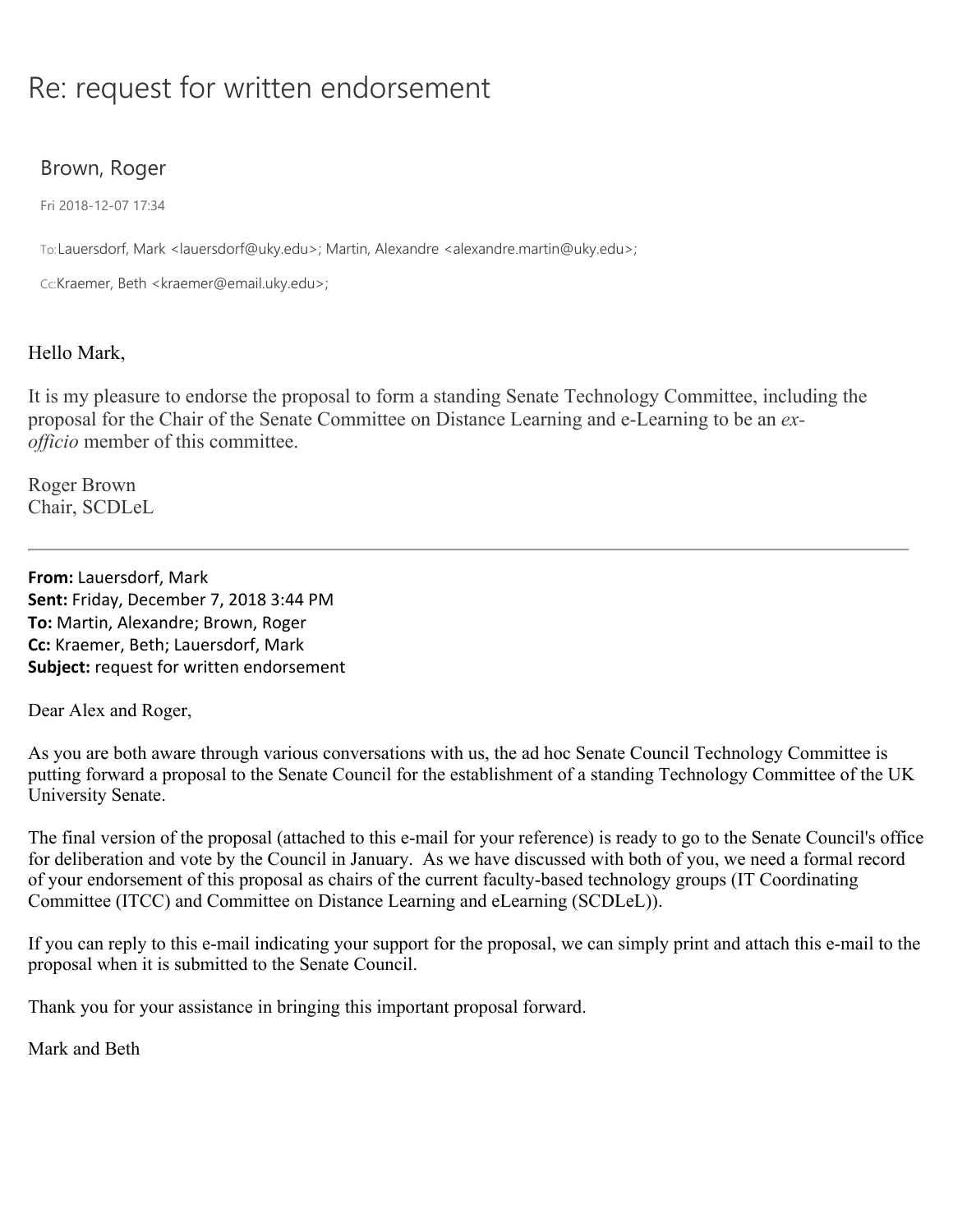# Re: request for written endorsement

## Alexandre Martin <alexandre.martin@uky.edu>

Tue 2018-12-11 14:27

To:Lauersdorf, Mark <lauersdorf@uky.edu>;

Cc:Brown, Roger <rogerbrown@uky.edu>; Kraemer, Beth <kraemer@email.uky.edu>;

Dear Mark, With this email, I wish to confirm that I fully endorse the proposal to form a Senate Technology Committee.

Best regards,

Alexandre Martin Chair, Information Technology Coordinating Committee

#### **Alexandre Martin, Ph.D., P.E.**

*Associate Professor Director of Graduate Studies Director of the CFD Graduate Certificate* Department of Mechan ca Eng neer ng Un vers ty of Kentucky Lex ngton, KY 40506-0503

Office: 261 Ra ph G. Anderson Bu d ng Te : (859) 257-4462 Fax: (859) 257-3304 Ce : (734) 474-4383 Ema : a exandre.mart n@uky.edu Web: gs .eng neer ng.uky.edu

On Dec 7, 2018, at 3:44 PM, Lauersdorf, Mark <lauersdorf@uky.edu> wrote:

Dear Alex and Roger,

As you are both aware through various conversations with us, the ad hoc Senate Council Technology Committee is putting forward a proposal to the Senate Council for the establishment of a standing Technology Committee of the UK University Senate.

The final version of the proposal (attached to this e-mail for your reference) is ready to go to the Senate Council's office for deliberation and vote by the Council in January. As we have discussed with both of you, we need a formal record of your endorsement of this proposal as chairs of the current faculty-based technology groups (IT Coordinating Committee (ITCC) and Committee on Distance Learning and eLearning (SCDLeL)).

If you can reply to this e-mail indicating your support for the proposal, we can simply print and attach this e-mail to the proposal when it is submitted to the Senate Council.